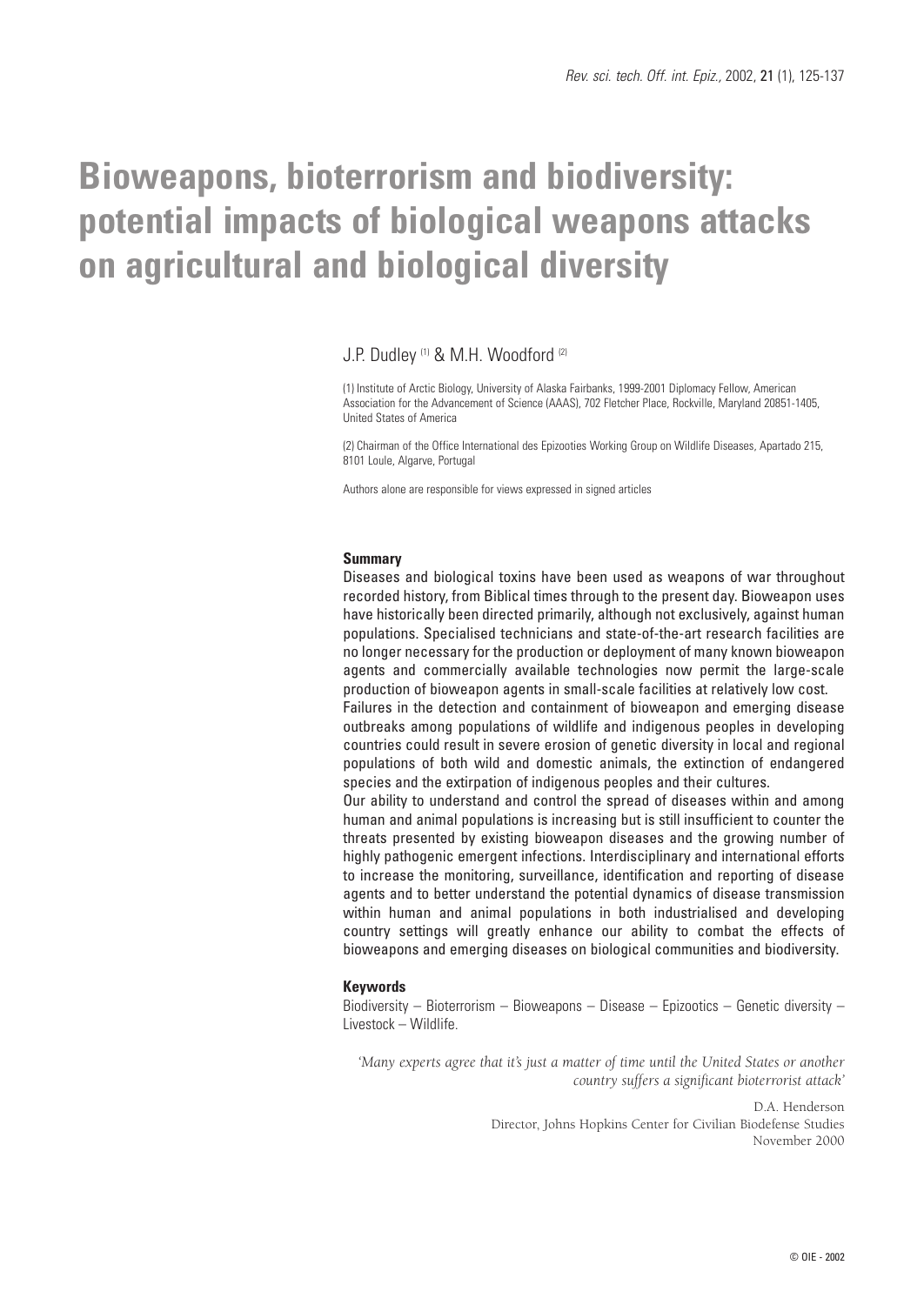## Introduction

Cultivated or genetically engineered biological organisms are ranked by some analysts as the most potentially dangerous of all existing weapons technologies, nuclear weapons notwithstanding (25, 33, 48). Biological warfare and bioterrorism are defined as the intentional use of microorganisms or toxins derived from living organisms as an act of war or political violence with the intent to cause death or disease in humans, animals or plants. Diseases and biological toxins have been used as weapons of war throughout recorded history, from Biblical times through to the present day. Bioweapon uses have historically been directed primarily, although not exclusively, against human populations. Biowarfare agents known to have been employed historically include plant and fungal toxins (hellebore, ergot), animal carcasses, disease-infected human corpses, diseasecontaminated clothing or blankets, and faecal contamination (31). The potential spectrum of bioterrorism ranges from isolated acts by individuals to international state-sponsored terrorism or military actions, resulting in mass casualties within or among human and/or animal populations (55).

Perhaps the oldest traditional application of bioweapons has been the contamination or poisoning of drinking water sources using animal carcasses, human cadavers, faeces or poisonous plants and their derivatives. This knowledge was exploited by British forces in East Africa during World War I, when antelopes were shot by British troops and carcasses placed around a remote water source in order to give the impression that the water had been poisoned, thus severely restricting the movements of the German East African forces while keeping the water available for emergency use by British forces (36). During the 14th Century, Tartar armies catapulted the infected corpses of plague victims over the walls into the besieged city of Kaffra, in what is now the Crimea, to force the surrender and subsequent extermination of the inhabitants of the city (1). During the 18th Century, the British colonial army used smallpox-contaminated blankets to spread disease among Native American tribes in the Mohawk Valley region of New York, precipitating an epidemic that proliferated widely and severely affected tribes of the Iroquois and Algonquin nations. During the early decades of the 20th Century, a number of countries began research programmes to develop more technologically sophisticated applications of biological warfare for use against humans, livestock and crops.

During World War I, Germany developed anthrax, glanders, cholera and a wheat fungus for use as biological weapons. German forces allegedly attempted to create outbreaks of anthrax among livestock in Romania and Argentina, precipitate an epidemic of bubonic plague among humans in St Petersburg, Russia, and to infect horses and mules (then still critically important for the transport of ordnance and supplies) in Mesopotamia, France, Argentina and the United States of America (USA) with glanders (*Burkholderia mallei*) (6, 14, 38).

Japan is believed to have used biological weapons, including anthrax, in China between 1932 and 1945 (1, 24). During the 20th Century, many government biowarfare programmes included the culturing and testing of disease agents intended solely for use against livestock and crops (2). Newly developed genetic-engineering techniques to create vaccine-subverting and antibiotic-resistant disease strains have the potential for greatly increasing the virulence and effectiveness of bioweapon attacks (1, 3).

Military and terrorist applications of biotechnology are threats to more than just human lives and human societies; certain bioweapon diseases present a very real danger to agricultural ecosystems, wildlife faunas and wildlife habitats. Genetically modified zoonotic and epizootic diseases (plague, tularemia, anthrax) and cultivated diseases of livestock (foot and mouth disease [FMD], rinderpest, brucellosis) are potentially very serious threats to livestock, wildlife and endangered species populations. There are concerns that plant diseases developed for use against cereal crops, opium poppies (*Papaver somniferum*), and coca (*Erythroxylon* spp.) (e.g. *Fusarium* spp. and *Pleospora papaveraceae*) might infect and proliferate among non-target plant species (35). The genetic diversity of local crop varieties and traditional livestock breeds is a critically important asset of global agriculture that may be subject to severe damage from deliberate or accidental bioweapon releases.

The use of bioweapons for the purpose of economic sabotage against national agriculture or livestock industries is a potentially serious threat to biodiversity due to the potential for spill-over effects on non-target species of plants and animals. Although this review focuses primarily on the implications of bioweapon diseases for livestock and wildlife populations, much of what will be discussed also applies to potential effects of plant bioweapons on non-target species of plants.

## Biological warfare and bioterrorism

Biowarfare actions in World War I and World War II expanded the scope of target organisms to include humans, livestock and crops (2). Government-sponsored bioweapons research programmes in the early decades of the 20th Century were directed initially towards:

– identifying the suitability of particular diseases for bioweapon applications

– isolating and cultivating exceptionally virulent and resilient disease strains

– perfecting novel systems and methods for the controlled delivery and dispersal of disease organisms (e.g. aerosol dispersion and subcutaneous pellet injection).

Zoonotic disease organisms known to have been cultivated and tested for bioweapon applications include anthrax (*Bacillus*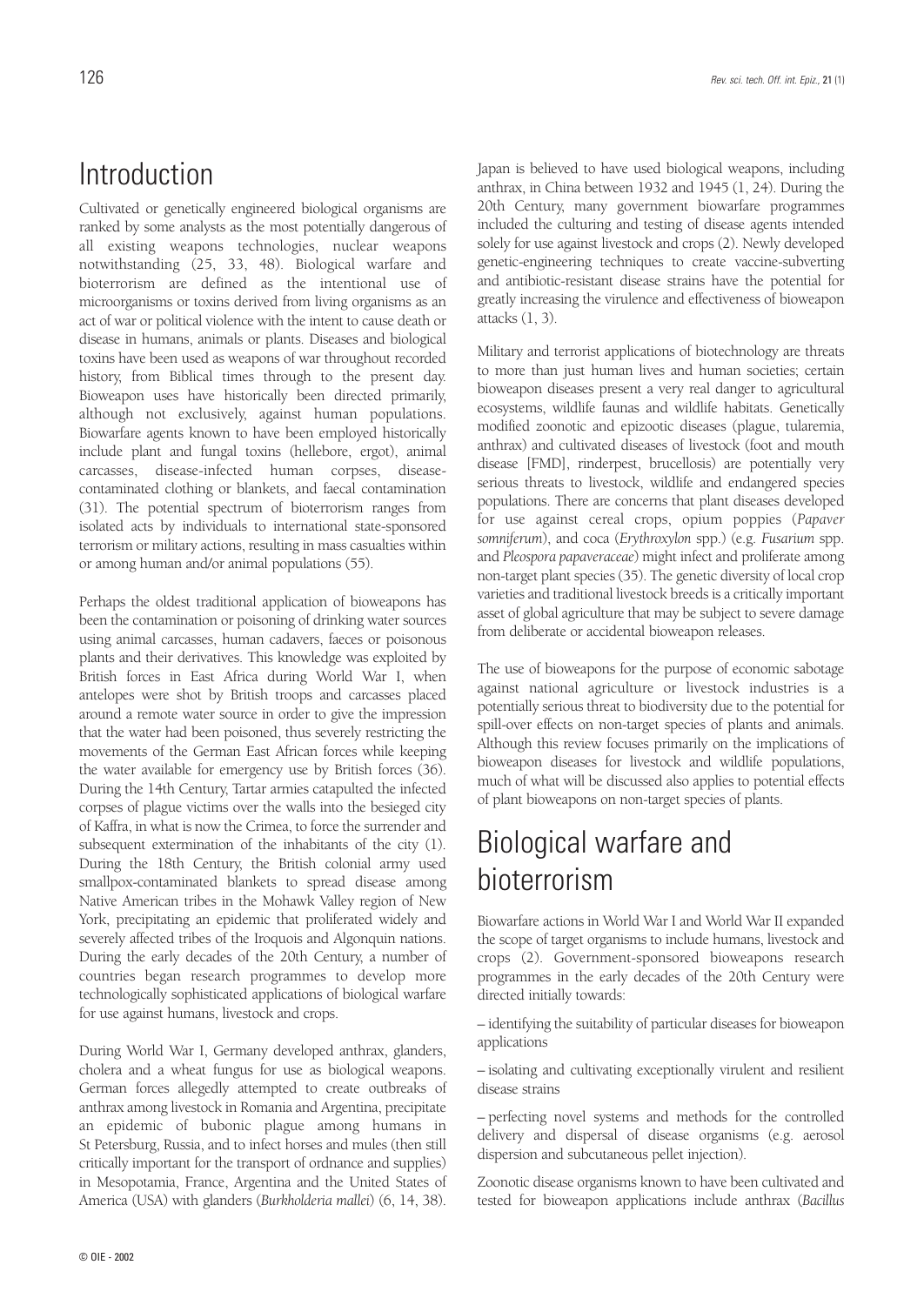*anthracis*), bubonic plague (*Yersinia pestis*), brucellosis (*Brucella abortus*), tularaemia (*Francisella tularensis*), *Clostridium botulinum*, *Coxiella burnetti*, *Burkholderia* spp., *Fusarium* spp., *Morbillivirus* spp., *Staphylococcus* spp., Venezuelan equine encephalomyelitis virus, and several haemorrhagic fever viruses (Ebola, Marburg, Lassa fever and Rift Valley fever) (7, 31, 37). The former Soviet Union sponsored extensive research on possible bioweapon applications of crop diseases (wheat stem rust and rice blast) and livestock viruses (rinderpest, Newcastle disease, African swine fever, sheep pox, fowl pox and malignant catarrhal fever) (4). During the 1980s and 1990s, scientists from the former Soviet Union used newly developed geneticengineering techniques to create vaccine-subverting and antibiotic-resistant strains of anthrax, bubonic plague, tularemia, and smallpox (1, 4). Cultivated and potentially weaponised diseases identified by the Office International des Epizooties as possible major threats to livestock include FMD, rinderpest, Newcastle disease, African swine fever, sheep pox and Rift Valley fever (38).

At least twenty-two countries are believed to have had active biowarfare research programmes in recent years (11, 12). Several major international terrorist organisations, including, but not restricted to, the Osama Bin Ladin-associated al Qaeda network, are believed to have the financial resources and political contacts needed to access state-of-the-art bioweapon disease cultures and production technologies. Aum Shinriko, a Japanese terrorist group that used sarin gas for a terrorist attack on the Tokyo subway system, was also involved in developing terrorist bioweapons employing anthrax bacilli, botulinus toxin, Ebola virus and Q fever (*Coxiella burnetti*) (9).

Of even greater concern is the fact that bioweapon attacks against agriculture do not require access to specialised knowledge, sophisticated technologies or laboratory disease cultures. The use of biological weapons for sabotage against livestock populations could have devastating effects on national livestock industries and national economies of developed and developing countries around the world, with potentially disastrous spill-over effects on susceptible wildlife and endangered species populations (5, 10). Many of the currently available bioweapons are broad-spectrum diseases capable of causing mass mortality among humans, domestic animals and wildlife (Fig. 1). Bubonic plague infects rodents as well as humans, and is transmitted by rat fleas. Efforts to contain epidemics from plague bioweapons even within urban areas will need to take into account the eradication of the animal reservoirs and flea vectors once the initial outbreak among human victims has been contained ('the rat factor') (K. Alibek, personal communication).

Animal diseases cultivated and tested specifically for use against livestock, such as rinderpest, could have particularly devastating spill-over effects on susceptible wildlife species. The rinderpest epizootic which occurred in Africa a century ago provides a useful model for predicting the effects of the proliferation of highly virulent and contagious bioweapon diseases – such as rinderpest and FMD – on susceptible wildlife and livestock species. Rinderpest virus was accidentally introduced into Africa in 1889 through Eurasian cattle imported to Abyssinia (now Ethiopia) to supply an invading colonial army. The resulting rinderpest epizootic left a swath of death stretching over 7,000 km, sweeping southwards from the Horn of Africa to the southern Cape in less than a decade. This represents an effective rate of travel of about 3 km/day in a preautomobile and pre-aircraft era. Naïve, susceptible populations of cattle and wild ungulates throughout most of East and Southern Africa suffered mortality rates as high as 95% during the early stages of the rinderpest outbreak (10). Rinderpest

The recent emergence and ongoing proliferation of West Nile virus in eastern North America illustrates the immense difficulties entailed in identifying and controlling novel or newly introduced diseases within and among human and wildlife populations. West Nile virus is a mosquito-transmitted disease of birds and mammals that causes high rates of mortality in some host species, including humans (41). Although West Nile virus is primarily a disease of birds, mammals are common secondary hosts and infections have been reported among numerous species of mammals (e.g. humans, horses, cats, bats, chipmunks, skunks, squirrels, domestic rabbits and raccoons) (8). Current indications are that West Nile virus has become firmly established in eastern North America and is proliferating (8). It now appears probable that migrating birds will spread the disease into many other areas of the Western Hemisphere, including the Caribbean, Central and South America.

killed 95% of the Cape buffalo (*Syncerus caffer*), wildebeest (*Connochaetes taurinus*) and domestic cattle in British East Africa within two years of its first appearance, and caused the extirpation of Cape buffalo from large parts of its range in Southern and East Africa. Despite intensive control efforts, rinderpest is still enzootic within East Africa, with periodic outbreaks among livestock and the presence of susceptible

wildlife populations throughout the region (16, 30).

There is a growing but still insufficient recognition of the importance of disease control for the conservation of biodiversity and endangered species populations (10). Disease outbreaks caused by the release and proliferation of weaponsgrade rinderpest virus or anthrax bacilli could have an even greater impact than historical examples might indicate, given the enhanced virulence and resilience of cultivated disease strains, and accelerated rates of dispersal of disease vectors and infectious materials by motor vehicles and aircraft.

The release and proliferation of weapons-grade rinderpest or anthrax strains could have potentially disastrous consequences for endemic and endangered populations of wild and domestic ungulates within many areas of the globe. Once established in a new locality, introduced diseases may not be recognised rapidly and may be difficult or impossible to eradicate. In the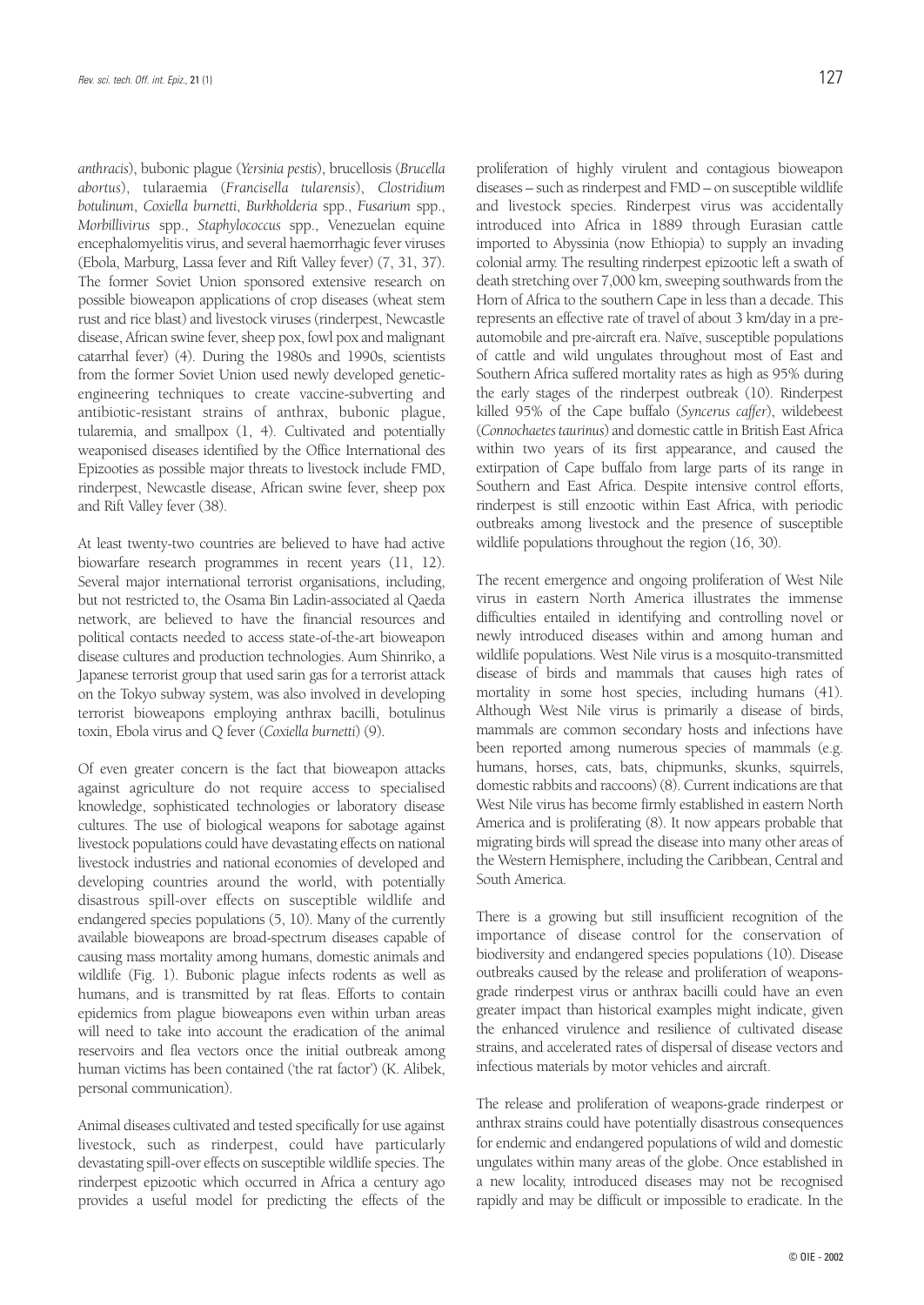

Natural disease organisms selected, cultured and tested for bioweapon applications

\*\* Agents reported as genetically modified, vaccine-subverting, antibiotic-resistant bioweapon diseases (1)

Emerging, highly pathogenic and in some cases antibiotic-resistant natural diseases



case of anthrax, the risk of subsequent outbreaks, even following the eradication of host animals, may continue for decades and even centuries in suitable soils. Viable, infectious anthrax bacilli have been cultured from animal bones recovered from archeological sites dating back 150-250 years (13, 15). The history of rinderpest in Africa and brucellosis in North America (diseases that have persisted despite concerted efforts at eradication over the past century), clearly demonstrates the seriousness of potential long-term threats of bioweapon releases for wildlife populations.

## Relationships between bioweapons and emerging diseases

Our technical capabilities for countering the impact of disease threats from bioweapons and emerging infectious diseases may be handicapped by the ongoing proliferation of drug-resistant disease strains (e.g. *Mycobacterium tuberculosis*, *Plasmodium* spp.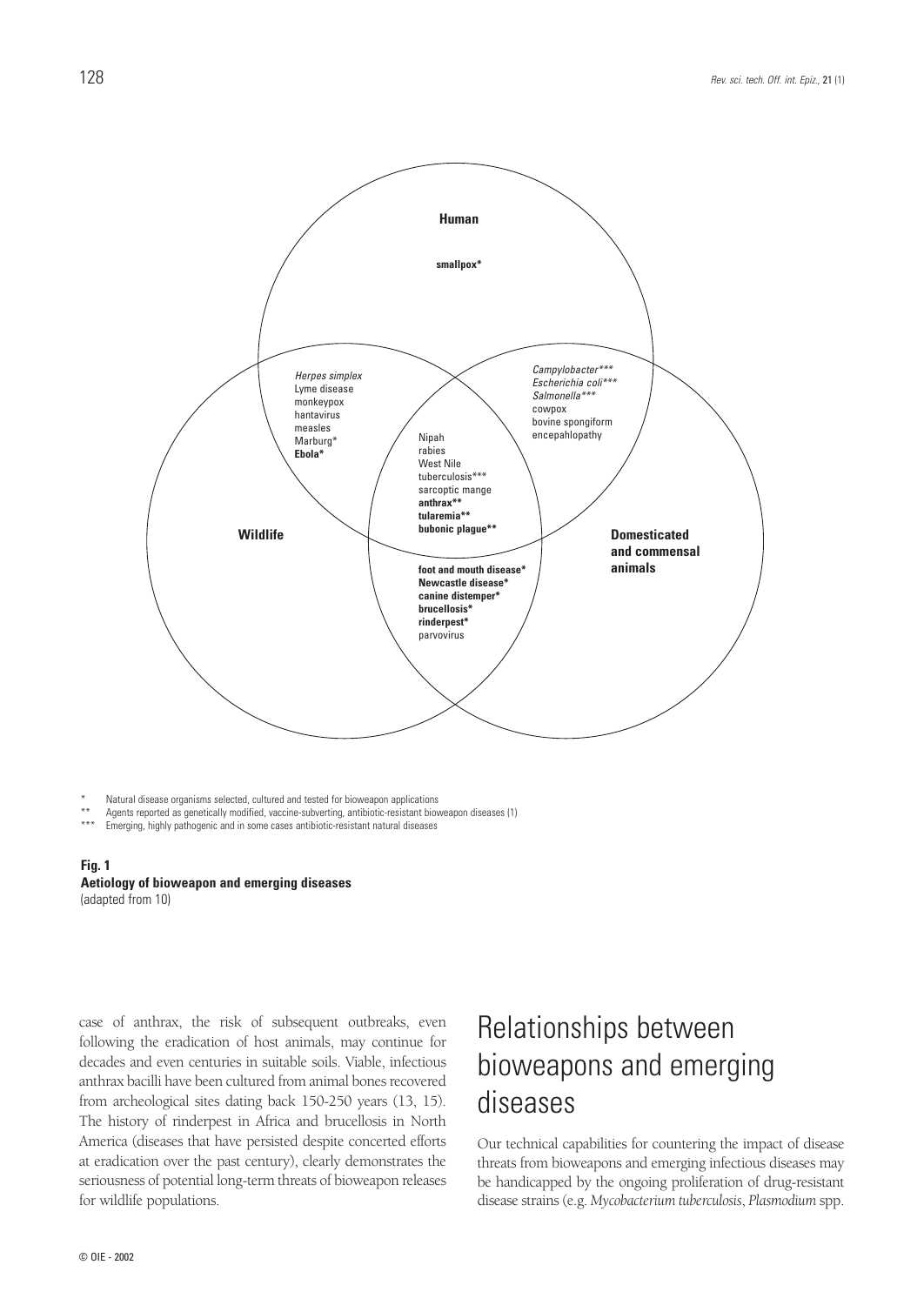and *Campylobacter* spp.). Improper and inappropriate uses of antibiotics to suppress diseases and infections in both humans and animals are contributing to the emergence of drug-resistant strains of many important pathogens (23).

Genetic disease resistance can pass between and among bacteria of different types through the transfer of 'resistance' plasmids, and there are clear links between sub-therapeutic uses of antibiotics and the prevalence of resistant bacteria (52). The current widespread use of antibiotics in livestock feeds, now banned in countries of the European Union but not in the USA and elsewhere, is a potentially dangerous practice that may have serious epidemiological consequences for both animals and humans (34, 44).

Newly identified diseases and known, but formerly uncommon, diseases are emerging as major threats to human, livestock, and wildlife populations as the result of progressive human-mediated changes in the ecology of host-pathogen and human-wildlife interactions (10). The emergence of new or formerly obscure diseases, such as Ebola and Marburg fever, and the proliferation of drug-resistant strains of important diseases, such as tuberculosis, that were once thought to be under effective control and susceptible to global eradication, are of considerable importance to this discussion because of their potential use as:

– experimental models for evaluating and testing the probable responses of populations, social institutions and veterinary medical facilities to bioweapon releases

– new bioweapon disease organisms.

## Conflict and contagion

Breakdowns in medical and veterinary support systems during wars and civil conflicts have resulted in epidemic outbreaks of diseases within and among human, livestock and wildlife populations (29, 32). The Iran/Iraq War and the Arabian Gulf War precipitated rinderpest epizootics among livestock populations in the region, which may have been caused or aggravated by war-related displacements of pastoralists and their flocks (21, 42). Recent outbreaks of several lethal zoonotic diseases in human populations have been linked to disruptive effects of war and civil strife (monkeypox, Marburg fever, Ebola and bubonic plague) (19, 49).

Disruption of Government Veterinary Services during the Rhodesia-Zimbabwe civil war may have contributed to epizootic outbreaks of anthrax and rabies among wild and domesticated animals in Zimbabwe. Anthrax mortality among humans and livestock reached epidemic proportions in 1979- 1980 and continued to proliferate for more than four years after the end of the war (29, 32). Anthrax ultimately spread through six of the eight provinces of Zimbabwe, with >10,000 recorded human cases before effective control of the disease was finally re-established in 1987 (26, 40).

However, there seems to be little, if any, hard evidence to confirm the alleged use of weaponised anthrax against human populations in Zimbabwe, since the vast majority of reported cases involved secondary cutaneous infections resulting from apparent contact with diseased cattle (29, 40). This interpretation appears to be supported by the recent resurgence of human anthrax in Zimbabwe, with nearly 1,000 reported human cases, including at least 11 reported human deaths, during 2000 and 2001. In what appears to be a similar enabling environment to that which precipitated the previous wartime outbreak of anthrax, the disruption of anthrax vaccination programmes and Veterinary Services as a result of internal political turmoil has permitted a resurgence of the disease in cattle populations in several areas of the country. Meanwhile, deteriorating economic conditions and food shortages are promoting the butchering of carcasses of cattle killed by anthrax. Villagers are apparently willing to take the risk of disease and death when skinning and butchering anthrax carcasses in order to obtain meat for sale or personal consumption.

## Technologies and threats

Recent advances in biotechnology have simultaneously increased the potential economic value of genetic diversity of organisms by making possible the transfer of genes between even unrelated species (39), while increasing the threat of their elimination by bioweapon uses of genetically modified disease organisms. The threat of biological weapon attacks has increased greatly since the ratification of the Biological and Toxin Weapons Convention in 1975.

Specialised technicians and state-of-the-art research facilities are not necessary for the production or deployment of many commonly known bioweapons agents. Biotechnology techniques and equipment now available on the open commercial market permit the large-scale production of bioweapons in small-scale facilities, at relatively low cost (37). The basic techniques for culturing many bioweapon organisms are relatively simple, and microbrewery and pharmaceutical equipment easily adaptable for bioweapons production are readily available through the domestic and international commercial markets. The cost of developing smaller-scale bioweapons facilities and arsenals is within the range of US\$10,000-US\$100,000, easily affordable for technologically sophisticated terrorist groups (12, 50). Bioweapon cultures, diseased animals, or infectious materials could be easily introduced into international cargo transportation networks for shipment elsewhere, with virtually no risk of identification or interception (20).

The greatest threats from bioterrorism to biodiversity may well come from accidental releases of virulent broad-spectrum disease agents in countries, as the result of:

– inadequate containment within production and/or storage facilities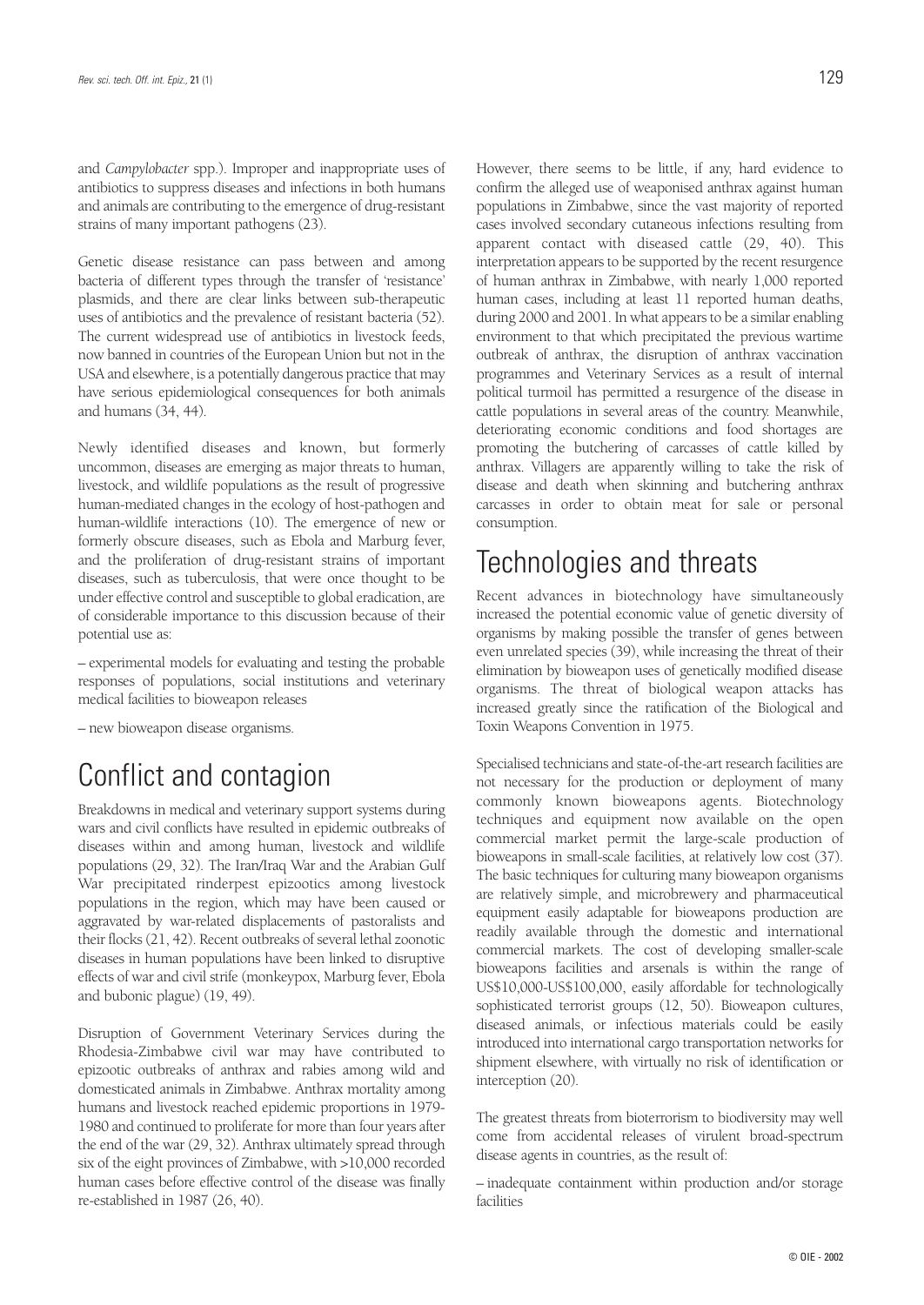– accidental premature deployment of terrorist devices while in transit

– inadvertent releases resulting from offensive strikes against production or storage facilities.

The threat of catastrophic impacts from disease epidemics resulting from agricultural bioweapon releases is proportionally higher in developing countries, due to severe limitations on the availability of doctors, veterinarians, medicines, and medical facilities for treatment and quarantine. However, even countries with well-organised and efficient Veterinary Services are susceptible to deliberate or inadvertent introductions of highly infectious pathogenic disease agents into their livestock populations (12). Disease outbreaks in livestock populations resulting from bioweapon attacks could result in severe economic damage to both industrialised and developing countries. The spill-over of weaponised livestock diseases into susceptible wildlife populations could amplify and exacerbate the effects of initial attacks and create situations in which disease containment and control could become extremely difficult, and total eradication nearly impossible (10).

An excellent example of this is the recent inadvertent introductions into the UK of FMD and classical swine fever (CSF) virus. Classical swine fever, or hog cholera, is a highly infectious disease of pigs that is enzootic in the wild boars of many continental European countries. A recent CSF outbreak in England is alleged to have resulted from a tourist feeding a ham sandwich containing pig meat imported from the European mainland to a free-ranging pig on a farm in East Anglia. The resulting CSF epidemic caused great economic hardship. Pig farmers in the area were obliged to slaughter their pigs as a preventive measure and the export of pig products from the UK was suspended. There is a small but CSF-free population of wild boars in Great Britain that has escaped from captivity and established wild populations. Had the free-living wild boar population become infected by CSF during this outbreak, the disease would have been very difficult if not impossible to eradicate, with severe and perhaps permanent damage to swine production and export industries in the UK.

Recent outbreaks of FMD in Taipei China (1997) and the UK (2001) demonstrate the potentially catastrophic impacts of bioterrorist attacks against national livestock industries. The FMD virus is extremely contagious and infects most wild and domesticated ungulate species (sheep, goats, cattle, deer, pigs, etc.), but not humans. Although FMD is typically a debilitating rather than a fatal disease among healthy adult animals of most livestock species, the disease can be extremely damaging to commercial dairy and livestock industries by causing severe losses in meat and dairy production due to mortality among new-born animals, and sickness and debility among adults. The FMD virus begins to be shed before clinical signs appear, and the incubation period ranges from 2 to 21 days. Rates of infection can reach 100% within susceptible populations, and

mortality can range from 5% to 75% among infected animals, depending on species, age and condition. Eradication is extremely difficult, as asymptomatic and recovered cattle may remain active carriers of FMD for as long as 18 to 24 months, FMD may be spread over long distances by wind-borne virus, and FMD virus survives well within various kinds of processed but uncooked meat products (frozen, salted, dried and cured meats).

Should FMD become established within wildlife populations, control efforts currently underway might include the attempted extirpation of some of the large wild and feral deer populations in parts of the UK. These include the native red deer (*Cervus elaphus*), the formerly indigenous but reintroduced roe deer (*Capreolus capreolus*) and introduced populations of four other deer species, Chinese water deer (*Hydropotes inermis*), muntjac (*Muntiacus reevesi*), sika deer (*Cervus nippon*) and fallow deer (*Dama dama*). It is believed, however, that there was no spread of FMD infection into the wild and feral populations in the UK during the recent epizootic.

News reports in March 2001 indicated that at least one of the relict endemic sheep breeds of England may have been destined for extinction through sanitary slaughter as a consequence of the FMD outbreak. The Government of the UK has initiated a permit system for exempting rare pig breeds from precautionary sanitary slaughter, in view of the probable economic importance of maintaining genetic diversity within the national swine herd.

The above examples of the devastating economic effects of the inadvertent introduction of serious diseases of livestock and their potential impact on often sympatric wildlife populations, demonstrate the critical importance of the early detection and reporting of disease outbreaks. The international reporting system for wildlife diseases initiated by the OIE Working Group on Wildlife Diseases has thus been of great importance for alerting national veterinary services to the necessity for the monitoring and reporting of specified wildlife diseases.

# Impacts on agricultural infrastructure and national economies

Modern high-density industrial livestock facilities, centralised feed supply systems and transportation methods, increase the susceptibility of livestock populations to disease outbreaks and the vulnerability of national economies to disruption as the result of disease epidemics in livestock. An FMD outbreak in the domestic pig population of Taipei China in March 1997 revealed the extreme vulnerability of the modern pig industry to the transmission of contagious diseases. More than 6,150 outbreaks have resulted in the almost total depopulation of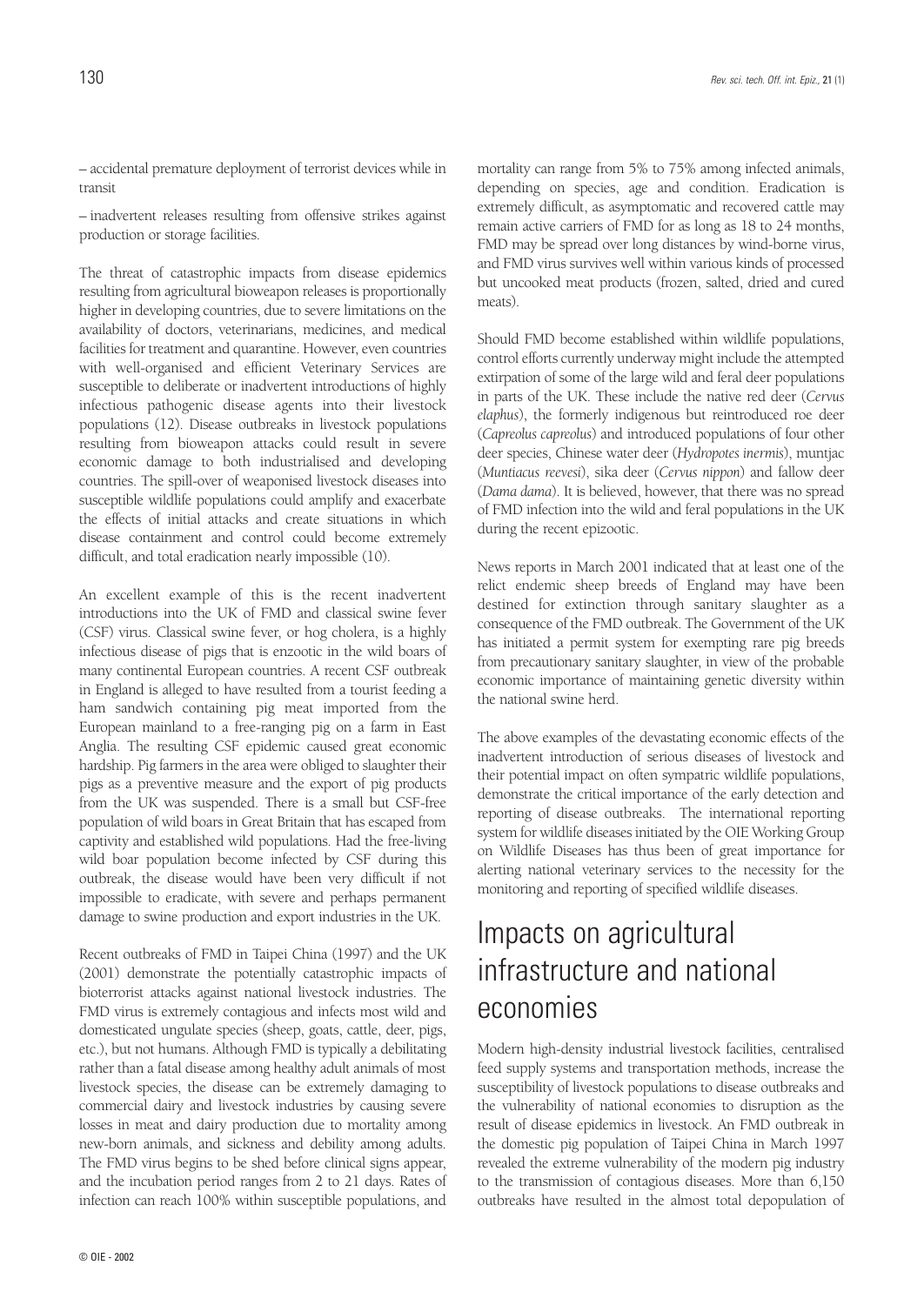domestic pigs on the island, with huge economic costs including the loss of an estimated 50,000 jobs and US\$6.9 billion in revenue. Three years later, the disease has still not been eradicated and the direct and indirect costs of containment and eradication of the FMD outbreak are expected to approach US\$15 billion (38). Similarly, a three-month outbreak of Nipah virus among domestic pig populations in South-East Asia during 1999 led to the wholesale slaughter of pigs in parts of the region, with devastating effects on livestock industries and local economies. Nipah is a zoonotic virus transmitted to domestic swine from the faeces of free-ranging fruit bats or 'flying foxes' (*Pteropus*spp.), and thence from swine to humans. Nipah infection causes severe encephalitis in humans, with a 40% mortality rate recorded among infected patients in Malaysia and Singapore (18). At least 109 people died as the result of the epidemic, and more than one million pigs were destroyed in an effort to control the disease.

The susceptibility of food-processing and livestock feed industries to the accidental and/or deliberate introduction of disease contaminants is further illustrated by recent experiences in the USA involving the illegal processing of genetically modified maize and soy beans into foods manufactured for human consumption, and the spread of bovine spongiform encephalopathy (BSE, or 'mad cow disease') among cattle populations in the UK and Europe through the processing of meat-and-bone meal from infected carcasses into commercial livestock feeds. The UK, which banned the use of livestock feed containing carcass residues for cattle within national borders in 1986, continued to export such feed to Europe, Indonesia, Thailand, Taipei China, Japan and Sri Lanka long after domestic consumption was banned, before the practice was finally terminated nearly a decade later.

The minimum infective dose for BSE is very small, of the order of 1/10th of a gram of nervous tissue. The impacts of the BSE outbreak in the UK spread and escalated with the subsequent appearance of the disease in 18 European countries and Japan. The identification of a single BSE-infected cow in Japan resulted in a reported 70% decrease in beef consumption by Japanese consumers (R. Casagrande, personal communication). Sanitary slaughter costs associated with the BSE outbreak in Great Britain have been estimated at US\$4.2 billion.

The economic costs of the subsequent outbreaks of FMD in the UK and the European Union may ultimately far surpass those associated with identification and control of the BSE threat. The incremental costs of the recent outbreak of FMD in Great Britain in lost meat and livestock exports were estimated at US\$2 million per day. By 15 October 2001 more than 3,900,000 animals had been condemned and destroyed within FMD-affected areas of the UK as the result of the epidemic, with direct costs of slaughter and disposal of condemned livestock estimated at approximately US\$7.5 billion. A previous fivemonth long outbreak of FMD in the UK during 1967 resulted in the destruction of 442,000 animals, with direct costs

totalling approximately US\$260 million. Direct costs of containing the 2001 FMD epizootic appear to have been far less than the indirect costs associated with consequent lost income and investment in non-agricultural sectors of the economy. Estimated losses to the tourism industry because of restrictions on travel in affected areas were estimated as of 14 March 2001 at US\$350 million per week, or 25 times higher (2,500%) than concurrent direct losses in the agriculture sector (US\$14 million per week). The cancellations and losses of international tourist bookings as a result of negative publicity associated with FMD hysteria and the highly publicised slaughter and burning of animal carcasses (the 'CNN factor') severely impacted the entire industry in the UK, with economic losses to the national tourism industry at the peak of the epidemic in March 2001 estimated at more than US\$4 billion and rising.

## Potential bioterrorist uses of livestock diseases

Bioterrorist uses of enzootic livestock diseases and emerging diseases that may infect human and animal populations represent a serious threat to livestock and wildlife populations that have never been exposed to these diseases. Many formerly ubiquitous diseases that have been eradicated from livestock populations in the USA and Western Europe are still common in other areas of the globe, and are readily accessible to political fringe groups and terrorist organisations. Vaccines for many diseases still common in third-world countries have been phased out in Europe and North America, and these, along with drugs for treatment, may not be readily available in sufficient quantities to suppress large-scale disease outbreaks.

Many of the bioweapon agents developed for use against animals and humans during the early decades of the 20th Century were not highly contagious organisms. However, new biological weapons include many diseases that are highly infectious and contagious, potential zoonoses, easy to produce, antibiotic-resistant, vaccine subverting, and able to cause severe morbidity or mortality. Organisms of particular concern in this regard are tularemia and plague and the viruses of Newcastle disease, FMD, CSF, avian influenza, African swine fever, Rift Valley fever, African horse sickness, rinderpest and Venezuelan equine encephalomyelitis (7, 31, 37).

Parasites have the potential for use as either bioweapons or delivery systems for infectious diseases, and the Soviet Bioweapons Programme experimented with the use of ticks and insects for the transmission of weaponised animal and plant diseases (2). When the New World screwworm fly (*Cochliomyia hominivorax*) was introduced into Libya (probably inadvertently along with a consignment of small livestock from Central America), it took three years work by veterinarians of the Food and Agriculture Organization (FAO) and more than US\$80 million to eradicate this voracious parasite of all warm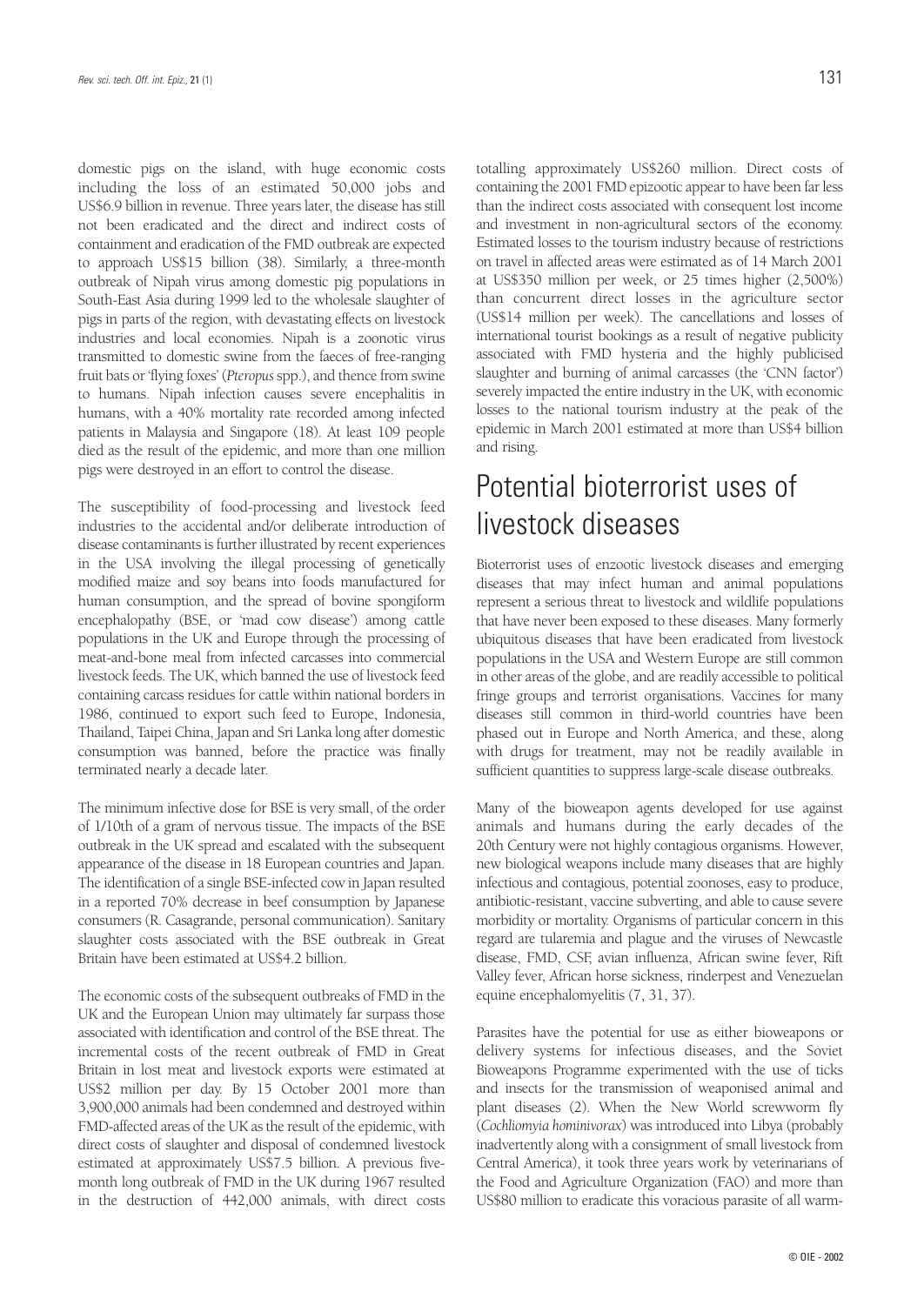blooded animals, including humans. Had the screwworm not been rapidly eliminated from Libya by an intensive international control effort involving the release of millions of sterile male flies artificially reared in Mexico, the animal and human populations of the Mediterranean Basin and ultimately of the rest of continental Africa would have been at serious risk from this parasite (53).

Bioweapons attacks using non-contagious respirable aerosol agents (the major threat for attacks against human populations) would probably not be the method of choice for targeting animal populations. Disease organisms could be introduced effectively and clandestinely, with little chance of detection, through the simple expedient of randomly or selectively introducing pre-infected animals or feeds into feedlot operations. The simple act of dropping a contaminated apple into a feeder trough or holding pen at a major livestock auction facility could have devastating consequences for entire regional livestock industries, since 78% of the beef cattle marketed in the USA pass through just 2% of the commercial feedlots of that country (2).

No elaborate delivery technology or methods would be necessary under such a clandestine, economically targeted bioweapons assault scenario: a willing conspirator, a little careful planning, and access to an appropriate disease agent are all that would be required (37). It is important to emphasise that bioterrorist attacks against livestock do not require access to weaponised disease strains or laboratory cultures of disease organisms; samples of infectious materials obtained or cultured from infected animals or carcasses are all that is required (5). Natural highly virulent diseases of livestock that are easily acquired and transported, and are capable of causing catastrophic epidemics in countries with industrialised livestock production methods, are common and widely distributed in many countries around the world. Virulent contagious diseases of livestock, such as anthrax, rinderpest and FMD, are still enzootic and even common within a number of countries.

# Bioweapon threats to biological and genetic diversity

There appears to be little possibility over the long-term for preventing bioweapon attacks against agriculture and livestock populations, or for preventing the subsequent spill-over of weaponised livestock diseases into wildlife populations. The threat to biological diversity from bioweapons lies in the release and proliferation of broad spectrum diseases of domesticated livestock and crops among naïve, susceptible populations of wildlife and plants. Notable among these are zoonotic and epizootic diseases of both wild and domesticated animals such as rabies, anthrax, plague, tularemia, glanders, meilioidosis, FMD, CSF, rinderpest, psittacosis, canine distemper and

Venezuelan equine encephalomyelitis (31). Wild species that are naturally rare, and species that have been severely depleted in numbers due to over-harvesting or habitat degradation, are particularly at risk of extinction from introduced diseases of domesticated animals. More than 60 wildlife species are known to be susceptible to FMD (38), but the total number of susceptible wildlife species around the globe is probably much higher. The traditional livestock breeds and varieties that constitute our most critical reservoirs of genetic diversity for domesticated animal species are also highly susceptible to severe losses or extinction from even highly localised disease outbreaks (47).

### **Wildlife and endangered species**

The extinction of local populations of the North American black-footed ferret (*Mustela nigripes*) and African wild dog (*Lycaon pictus*) by canine distemper are excellent examples. Habitat loss and persecution, combined with the concurrent effects of sylvatic plague and canine distemper on ferrets and their prey populations, caused the decline and ultimate extinction of black-footed ferrets from most of their range in North America. Similarly, persecution and predator-control operations have reduced the African wild dog to a few small and scattered populations, now gravely threatened by spill-over infections of rabies and canine distemper from sympatric domestic dog populations (22, 54). Canine distemper is a common viral disease of domestic dogs that can spill over into wildlife, with devastating results on some wild carnivore populations. Cheetah (*Acinonyx jubatus*) might have been driven to the verge of extinction in the Serengeti had this species experienced a rate of mortality comparable to that observed for lions (*Panthera leo*) in the same environment, where approximately two-thirds of the resident lion population died as a result of the Serengeti distemper epidemic (28). There needs to be wider recognition of the potential impact of diseases of domesticated animals and humans on wildlife and particularly endangered species populations, and the pivotal role of human interventions in promoting the introduction and establishment of exotic diseases in new areas (10, 17).

Control measures for zoonotic diseases may result in efforts to eradicate certain wildlife species that are potential reservoirs, intermediate hosts, or vectors for disease transmission to humans or domesticated animals. Containment of bubonic plague outbreaks necessitates the control or eradication of rodent populations within affected areas, in order to prevent the transmission of the disease from rodents to humans. Populations of many wildlife species are already routinely subject to stringent control or local extirpation in attempts to control the transmission of diseases to domestic animals, in some instances without adequate data to validate the actual need for or efficacy of such efforts. In the USA, the control of brucellosis in cattle has resulted in the culling or attempted eradication of populations of bison (*Bison bison*), wapiti (*Cervus canadensis*) and white-tailed deer (*Odocoileus virginianus*) (45).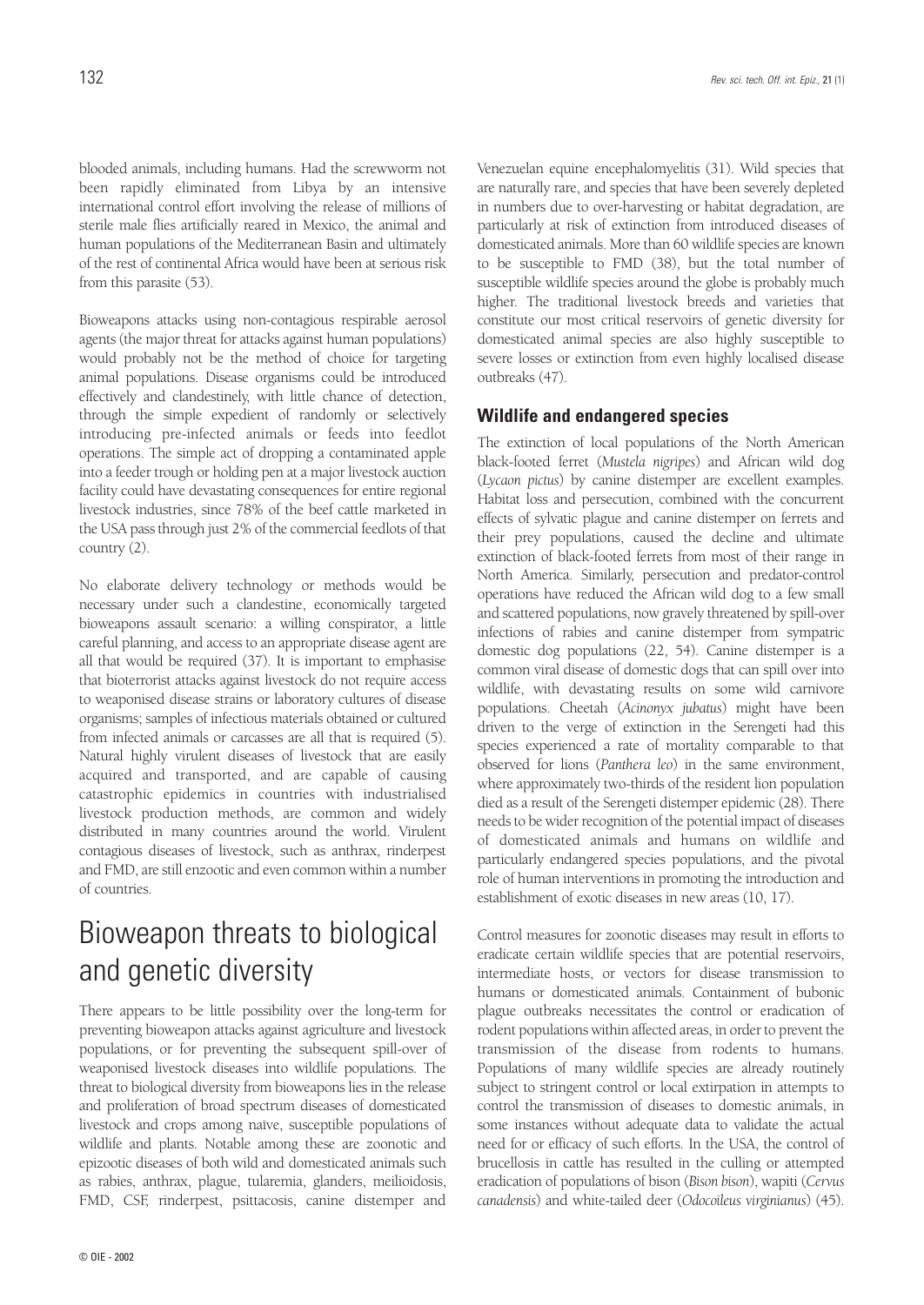Rabies control programmes target populations of red fox (*Vulpes vulpes*) in Europe and North America, jackals (*Canis mesomelas*) in eastern and southern Africa, and raccoons (*Procyon lotor*) in southern and eastern North America. In Central and South America, vampire bats and other sympatric but insectivorous bat species are killed in large numbers in an attempt to reduce rabies infections among humans and livestock. Nonetheless, efforts for the control of populations of some wildlife species may be constrained or curtailed as the result of strong public opposition. For example, efforts currently underway to reduce the incidence of human Lyme disease in suburban areas of the eastern USA by the culling of whitetail deer populations are faltering or failing outright in many localities due to lobbying and legal challenges by animalrights organisations.

### **Livestock populations and endemic livestock breeds**

Livestock breed conservation is important for the retention of the genetic raw material for morphological and physiological adaptations that provide special resistance to insects, parasites, disease, climate, altitude and other environmental factors (27). The once great array of breeds of most important livestock species has been drastically reduced over the past century in many countries (43). World-wide, there are approximately 4,000 recognised breeds and breed varieties of the principal domesticated livestock species (ass, cattle, water buffalo, pig, horse, sheep and goats), some of which have critically small population sizes and highly localised distributions that are restricted in some instances to only one or two nearby farms located within a single village or township (43). At least 700 of the surviving local and traditional breeds of these seven livestock species, including 350 breeds in Europe alone, are in imminent danger of extinction due to the global emphasis on the commercial exploitation of a few highly cosmopolitan modern breeds (46). These important reservoirs of livestock genetic diversity are highly susceptible to extinction from even extremely localised disease outbreaks (43, 47).

## Conclusions

There appears to be little possibility for preventing bioweapon attacks against domesticated animals, and for preventing the subsequent spill-over of weaponised livestock diseases into wildlife populations. Bioterrorist attacks against livestock do not require access to weaponised disease strains or laboratory cultures. Natural diseases that can cause catastrophic epizootics, and are easily acquired and transported, are common and widely distributed within many countries around the world. The current ease and rapidity of international transport of potential human and animal vectors, coupled with the increasing virulence and variety of human-selected and genetically engineered disease organisms, are setting the stage for plague scenarios that may well equal and surpass those of any known precedents within recorded human history. While it is one of the missions of the OIE to inform national governments of the occurrence and course of economically important animal diseases throughout the world and of ways to control them, the capability for early detection and prompt reporting of diseased animals, both wild and domestic, needs to be further developed.

This is the reason why the OIE is implementing a new animal disease information system which includes an active approach in the search for information on the occurrence of diseases and a new electronic warning system for the international community (51).

Our ability to understand and control the spread of diseases within and among human and animal populations is increasing, but is still insufficient to counter the existing threats presented by bioweapons and a growing number of newly recognised and highly virulent emerging infectious diseases, such as Ebola and Marburg fever, as well as less devastating but nonetheless still potentially fatal diseases of both humans and animals such as the West Nile virus. Interdisciplinary and international efforts to increase the surveillance, identification and reporting of disease pathogens, and to better understand the dynamics of disease transmission within and among human and animal populations in both industrialised- and developingcountry settings, will greatly enhance our ability to combat the effects of bioweapons and emerging diseases on biotas and biodiversity. Improved mechanisms for interagency and intergovernmental communication, co-operation and collaboration will be necessary to effectively combat and control the threats of bioweapon disease outbreaks. Failures in the prevention, reporting**,** detection, control and containment of bioweapon disease outbreaks could result in the erosion of genetic diversity in wild and domestic animal species, the extinction of endangered wildlife populations, the extirpation of indigenous peoples and the destruction of traditional human livelihoods and cultures.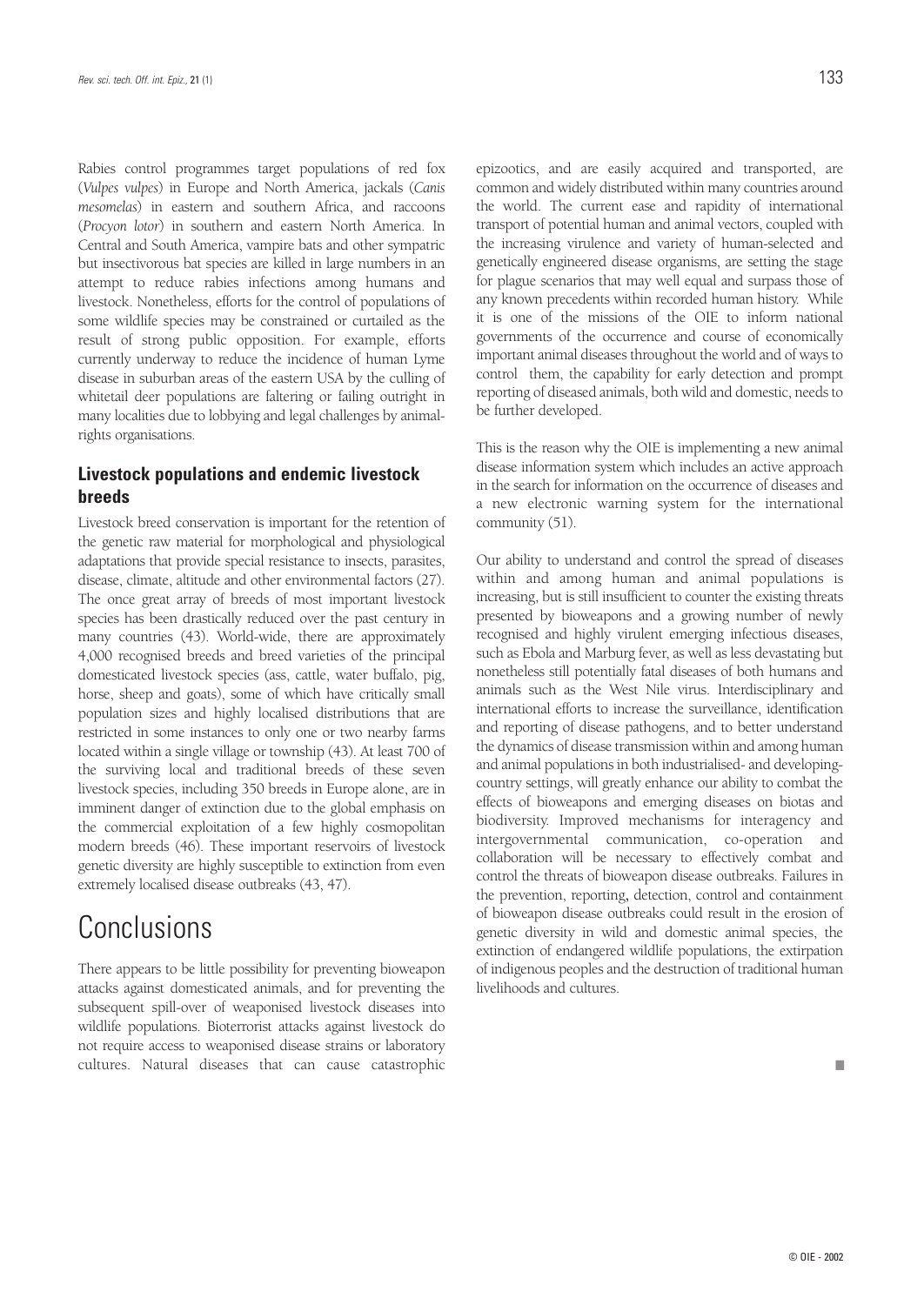### **Armes biologiques, bio-terrorisme et biodiversité : impacts potentiels d'attaques à l'arme biologique sur la diversité agricole et biologique**

J.P. Dudley & M.H. Woodford

### **Résumé**

L'histoire écrite de l'humanité fait état de l'utilisation d'agents pathogènes et de toxines à des fins militaires, et ce depuis les temps bibliques jusqu'à nos jours. Par le passé, les armes biologiques visaient en priorité, quoique non exclusivement, les populations humaines. De nos jours, la fabrication d'armes biologiques à partir des nombreux agents pathogènes connus ne nécessite plus le concours de techniciens spécialisés ni d'installations de recherche ultramodernes, et désormais, des technologies facilement accessibles permettent de produire à grande échelle des armes biologiques dans des installations modestes et à un coût relativement réduit.

Les insuffisances dans la détection et le confinement de foyers dus à l'utilisation d'armes biologiques ou à l'apparition de maladies émergentes, et frappant les animaux sauvages et les peuples autochtones des pays en développement, pourraient se traduire par un grave appauvrissement de la diversité génétique des espèces animales sauvages et domestiques à l'échelle locale ou régionale, par l'extinction des espèces menacées, ainsi que par la destruction des populations autochtones et de leurs cultures.

Des progrès réels ont été accomplis dans nos connaissances et notre capacité à prévenir la propagation des maladies au sein des populations humaines et animales et entre ces populations, mais ils restent insuffisants face aux menaces que représentent les maladies liées aux armes biologiques et au nombre croissant d'infections émergentes hautement pathogènes. Les actions internationales interdisciplinaires visant à améliorer le suivi, la surveillance, l'identification et la déclaration des agents pathogènes, et à mieux comprendre la dynamique potentielle de la transmission des maladies au sein des populations humaines et animales, aussi bien dans les pays industrialisés qu'en développement, devraient améliorer considérablement notre aptitude à combattre les effets des armes biologiques et des maladies émergentes sur les communautés biologiques et sur la biodiversité.

#### **Mots-clés**

Animaux d'élevage – Armes biologiques – Biodiversité – Bio-terrorisme – Diversité génétique – Épizootie – Faune sauvage – Maladie. ■

**Armamento biológico, bioterrorismo y biodiversidad: eventuales repercusiones en la diversidad agrícola y biológica de un ataque con armas biológicas**

J.P. Dudley & M.H. Woodford

#### **Resumen**

La historia escrita de la humanidad ofrece testimonios varios de la utilización de agentes patógenos y toxinas como armas de guerra, desde los tiempos bíblicos hasta nuestros días. En el pasado, las poblaciones humanas han sido las víctimas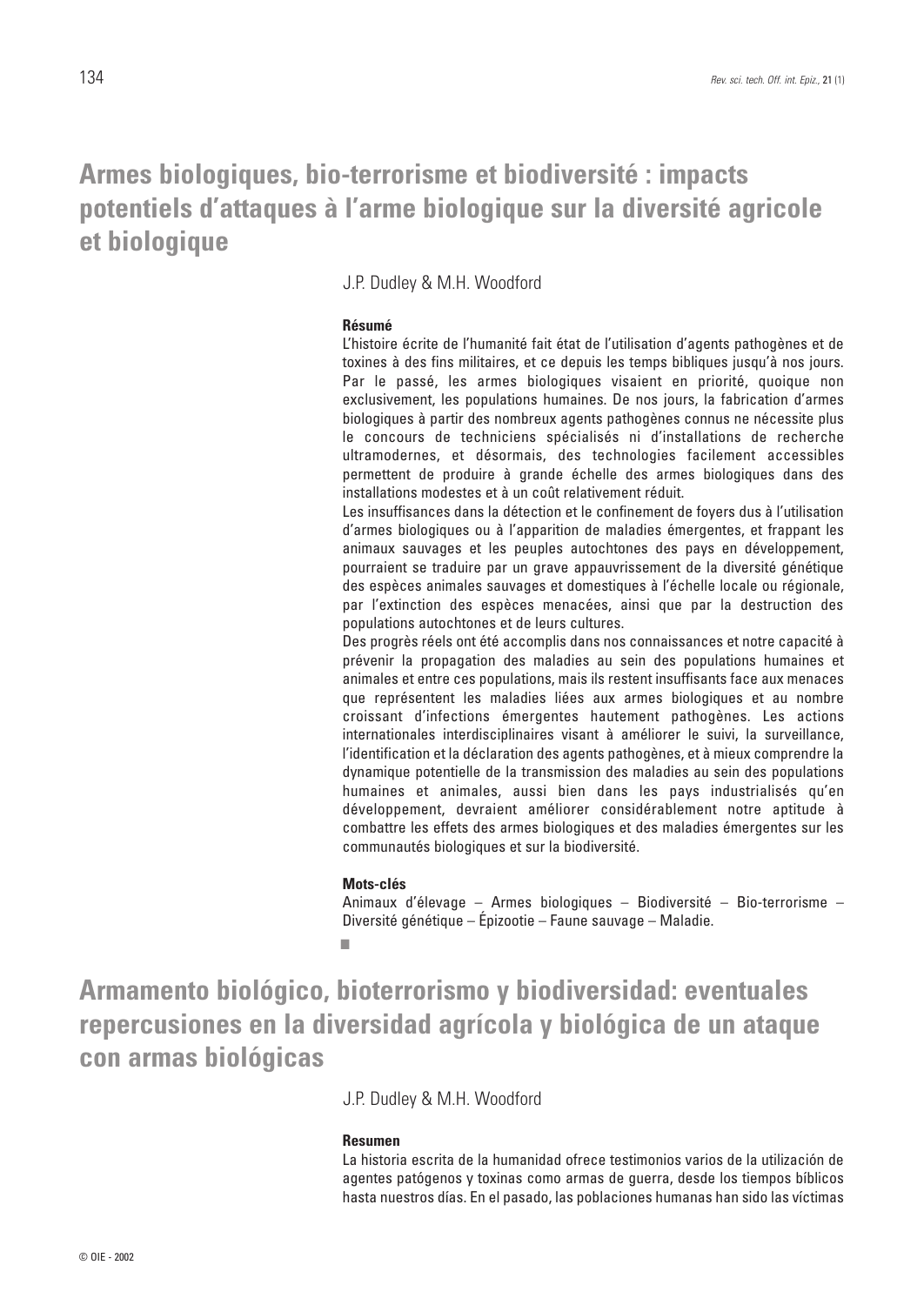principales, aunque no exclusivas, del uso de armas biológicas. Hoy en día ya no es necesario disponer de técnicos especializados y modernas instalaciones de investigación para elaborar o difundir muchos de los agentes de armas biológicas conocidos, y es ahora posible adquirir en el mercado las técnicas necesarias para fabricar esos agentes a gran escala en instalaciones reducidas y a un costo relativamente bajo.

La detección y contención insuficientes de brotes de enfermedades emergentes o derivadas de la guerra biológica en poblaciones de animales salvajes y pueblos indígenas de países en desarrollo podrían conducir a una sensible merma de la diversidad genética de poblaciones locales y regionales de animales salvajes o domésticos, a la extinción de especies amenazadas o a la desaparición de pueblos indígenas y sus culturas.

A pesar de los progresos realizados en ese campo, nuestra capacidad de entender y controlar la propagación de enfermedades dentro de poblaciones humanas y animales, así como entre ellas, no es suficiente todavía para hacer frente a la amenaza de enfermedades ligadas a la guerra biológica y al creciente número de infecciones emergentes altamente patógenas. El objetivo de mejorar substancialmente la capacidad de lucha contra los efectos que puedan tener las armas biológicas y las enfermedades emergentes sobre las comunidades biológicas y la diversidad biológica pasa por un trabajo interdisciplinar a escala internacional, que sirva para perfeccionar el seguimiento, la vigilancia, la detección y la declaración de agentes patógenos y entender con más precisión la posible dinámica de la transmisión de enfermedades en poblaciones humanas y animales tanto en los países desarrollados como en vías de desarrollo.

#### **Palabras clave**

Armas biológicas – Diversidad biológica – Diversidad genética – Enfermedad – Epizootia – Fauna salvaje – Ganado – Terrorismo biológico.

■

## References

- 1. Alibek K. & Handelman S. (2000). Biohazard. Random House, New York, 336 pp.
- 2. Ban J. (2000). Agricultural biological warfare: an overview. Chemical and Biological Arms Control Institute, Alexandria, Virginia. *Arena*, **9**, 1-8.
- 3. Barlow B.A. & Tzotzos G.T. (1995). Biotechnology. *In* Global biodiversity assessment (V.H. Heywood, ed.). United Nations Environment Programme, Cambridge, 671-710.
- 4. Bozheyeva G., Kunakbayev Y. & Yeleukenov D. (1999). Former Soviet biological weapons facilities in Kazakhstan: past, present, and future. Center for Nonproliferation Studies Occasional Paper No. 1. Monterey, California, 24 pp. (http://cns.miis.edu/pubs/opapers/op1/op1.htm, accessed on 27 December 2001).
- 5. Brown C. (1999). Economic considerations of agricultural diseases. *Ann. N.Y. Acad. Sci.*, **894**, 92-94.
- 6. Carus W.S. (2001). Bioterrorism and biocrimes: illicit use of biological agents since 1900, Working paper. Center for Counter Proliferation Research, National Defense University, Washington, DC, 215 pp.
- 7. Center for Nonproliferation Studies (2000). Chemical and biological weapons: possession and programs: past and present. Monterey Institute of International Studies. Monterey, California (http://cns.miis.edu/research/cbw/ possess.htm#1, accessed on 27 December 2001).
- 8. Centers for Disease Control and Prevention (CDC) (2000). Questions and answers about West Nile virus. CDC Division of Vector-Borne Infectious Diseases (DVBID), November. CDC, Atlanta, Georgia (http://www.cdc.gov/ncidod/dvbid/westnile/ index.htm, accessed on 27 December 2001).
- 9. Christopher G.W., Cieslak T.J., Pavlin J.A. & Eitzen E.M. Jr (1997). – Biological warfare: a historical perspective. *J. Am. med. Assoc.*, **278**, 412-417.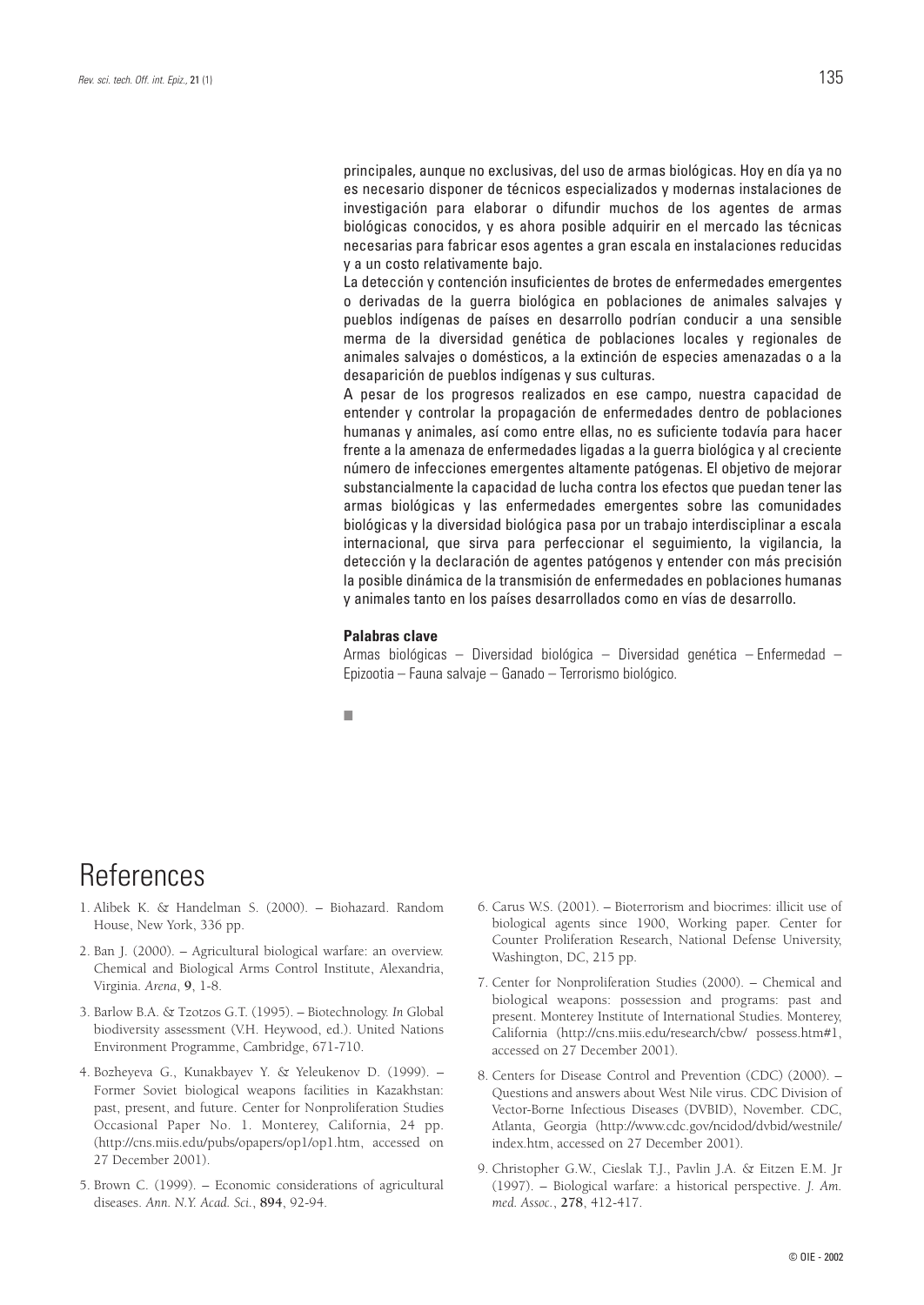- 10. Daszak P., Cunningham A.A. & Hyatt A.D. (2000). Emerging infectious diseases of wildlife – threats to biodiversity and human health. *Science*, **287**, 443-449.
- 11. Defense Nuclear Agency (1994). Biological weapons proliferation. United States Army Medical Research Institute of Infectious Diseases, Fort Detrick, Frederick, Maryland.
- 12. Department of Defense (2001). Proliferation: threat and response. Office of the Secretary of Defense. Washington, DC, 125 pp. (http://www.defenselink.mil/pubs/ptr20010110.pdf, accessed on 27 December 2001).
- 13. De Vos V. (1990). The ecology of anthrax in Kruger National Park. *Salisbury med. Bull.*, **68** (Suppl., Jan.), 19-23.
- 14. Dire D.J., Long D.A. & Williams L.D. (2001). Historic aspects of biological warfare agents, Section 3: Delivery, dissemination, and detection of biological warfare agents. *eMedicine J.*, **2** (10) (http://www.emedicine.com/emerg/ topic853.htm, document accessed on 27 December 2001).
- 15. Dixon T.C., Meselson M., Guillemin J. & Hanna P.C. (1999). – Anthrax. *N. Engl. J. Med.*, **341** (11), 815-826.
- 16. Dobson A.P. (1994). The ecology and epidemiology of rinderpest virus in Serengeti and Ngorongoro Conservation Area. *In* Serengeti II: Research, management, and conservation of an ecosystem (A.R.E. Sinclair & P. Arcese, eds). University of Chicago Press, Chicago, 485-505.
- 17. Dudley J.P. (1993). Human effects on rabies reservoirs. *BioScience*, **43**, 74-75.
- 18. Enserink M. (2000). Malaysian researchers trace Nipah virus outbreak to bats. *Science*, **289**, 518-519.
- 19. Fenner S.S. (1993). Human monkeypox, a newly discovered human virus disease. *In* Emerging viruses (S.S. Morse, ed.). Oxford University Press, New York, 176-183.
- 20. Flynn S.E. (2000). Beyond border control. *Foreign Affairs*, **79**  $(6)$ , 57-68.
- 21. Gerges M.A. (1993). On the impacts of the 1991 Gulf War on the environment of the region: general observations. *Mar. Pollut. Bull.*, **27**, 305-314.
- 22. Ginsberg J.R., Albon S.D. & Mace G.M. (1995). Local extinction in a small and declining population: Serengeti wild dogs. *Proc. roy. Soc. Lond., B, biol. Sci.*, **262**, 221-228.
- 23. Gorbach S.L. (2001). Editorial: antimicrobial use in animal feed – time to stop. *N. Engl. J. Med.*, **345** (16), 1202-1203.
- 24. Harris S.H. (1995). Factories of death: Japanese biological warfare 1932-1945 and the American cover-up. Routledge, New York, 320 pp.
- 25. Henderson D.A. (1999). The looming threat of bioterrorism. *Science*, **283**, 1279-1282.
- 26. Hugh-Jones M.E. (1990). Global trends in the incidence of anthrax in livestock. *Salisbury med. Bull.*, **68** (Suppl., Jan.), 2-4.
- 27. Johnson N. & Jonnson B. (1995). Measures for the sustainable use of biodiversity in natural resource management. *In* Global biodiversity assessment (V.H. Heywood, ed.). United Nations Environment Programme, Cambridge, 943-981.
- 28. Kelly M.J. (2001). Lineage loss in Serengeti cheetahs: consequences of high reproductive variance and heritability of fitness on effective population size. *Conserv. Biol.*, **15**, 137-147.
- 29. Kobuch W.E., Davis J., Fleischer K., Issacson M. & Turnbull P.C.B. (1990). – A clinical and epidemiological study of 621 patients with anthrax in western Zimbabwe. *Salisbury med. Bull.*, **68** (Suppl., Jan.), 34-38.
- 30. Kock R. (2000). Final Report of the African Wildlife Veterinary Project. Organization of African Unity/Inter-African Bureau for Animal Resources (OAU/IBAR) Technical Publications. Nairobi, Kenya, 159 pp.
- 31. Kortepeter M., Christopher G., Cieslak T., Culpepper R., Darling R., Pavlin J., Rowe J., McKee K. Jr & Eitzen E. Jr (2001). – Medical management of biological casualties handbook, 4th Ed. United States Army Medical Research Institute of Infectious Diseases, Fort Detrick, Frederick, Maryland, 135 pp. (http://www.usamriid.army.mil/education/ bluebook.html, accessed on 27 December 2001).
- 32. Lawrence J.A., Foggin C.M. & Norval R.A.I. (1980). The effects of war on the control of diseases of livestock in Rhodesia (Zimbabwe). *Vet. Rec.*, **107**, 82-85.
- 33. Leitenberg M. (2000). An assessment of the threat of the use of biological weapons or biological agents. *In* Biosecurity and bioterrorism (M. Martinelli, ed.). Landau Network Centro Volta. Como, 37-42.
- 34. McDonald L.C., Rossiter S., Mackinson C., Wang Y.Y., Johnson S., Sullivan M., Sokolow R., DeBess E., Gilbert L., Benson J.A., Hill B. & Angulo F.J. (2001). – Quinupristindalfopristin-resistant *Enterococcus faecium* on chicken and in human stool specimens. *N. Engl. J. Med.*, **345** (16), 1155-1160.
- 35. Madden L.V. & van den Bosch F. (2002). A populationdynamics approach to assess the threat of plant pathogens as biological weapons against crops. *BioScience*, **52** (in press).
- 36. Meinertzhagen R.M. (1960). Army diary, 1899-1926. Oliver & Boyd, Edinburgh and London, 131.
- 37. Office of Technology Assessment (OTA) (1993). Proliferation of weapons of mass destruction: assessing the risks. OTA-ISC-559. US Government Printing Office, Washington, DC, 123 pp. (http://www.wws.princeton.edu/ cgi-bin/byteserv.prl/~ota/disk1/1993/9341/9341.pdf, accessed on 27 December 2001).
- 38. Pearson J.E. (2000). Biological agents as potential weapons against animals. Biological warfare technical brief, 16 June 2000. Office International des Epizooties (OIE), Paris, 3 pp.
- 39. Perrings C., Barbier E.B., Brown G., Dalmazzone S., Folke C., Gadgill M., Hanley N., Holling C.S., Lesser W.H., Mäler K.-G., Mason P., Panayotou T., Turner R.K. & Wells M. (1995). – The economic value of biodiversity. *In* Global biodiversity assessment (V.H. Heywood, ed.). United Nations Environment Programme, Cambridge, 823-914.
- 40. Pugh A.O. & Davies J.C. (1990). Human anthrax in Zimbabwe. *Salisbury med. Bull.*, **68** (Suppl., Jan.), 32-33.